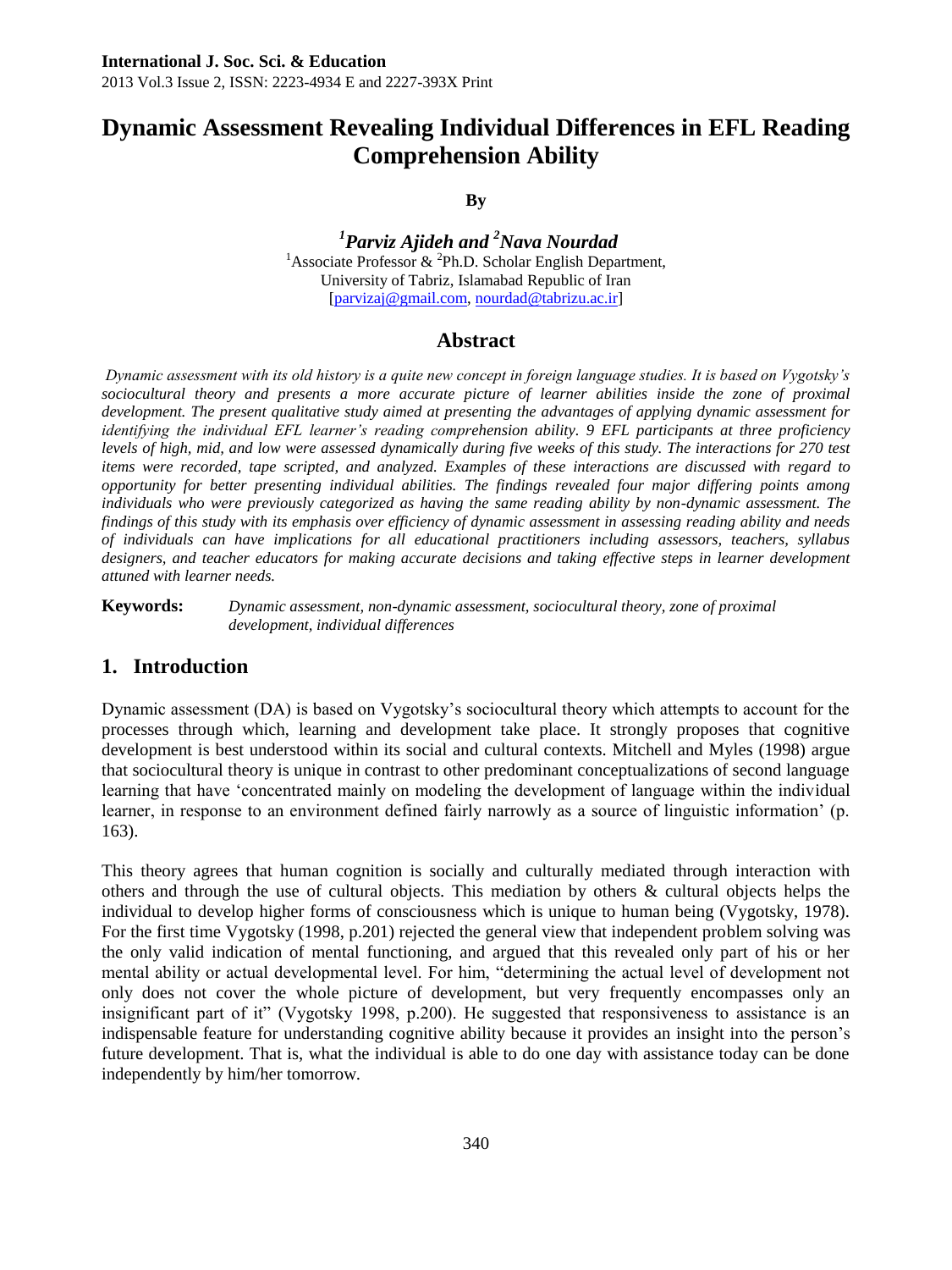To identify the distance between assisted and independent performance the concept of zone of proximal development (ZPD) was introduced. ZPD in fact refers to the range of tasks that a child can complete unaided and independently and those completed with the guidance and assistance of an adult or a more capable peer. It can be said that there are lower and higher limits for the child"s ZPD; the lower limit is the child"s level of skill when working alone and the higher one when being helped by a skilled person. Vygotsky himself (1978, p: 24) defines zone of proximal development as:

The distance between the actual developmental level as determined by independent problem solving and the level of potential development as determined through problem solving under adult guidance or in collaboration with more capable peers.

He believes that we can"t understand the potential intellectual development of a child using a one-way assessment. The ZPD, in fact, captures the child"s cognitive skills that are being matured and this is possible by the assistance of a more skilled partner. Roosevelt (2008) concludes that from Vygotskian perspective the main goal of education is keeping learners in their own ZPDs as often as possible by giving them interesting and culturally meaningful learning and problem-solving tasks that are slightly more difficult than their current ability or what they can do alone, so that they will need to work with a more competent peer or a teacher or an adult to complete the task. After this jointly completion of task, the learner will likely be able to do the same task individually and independently next time, so the learner"s ZPD for that particular task will have been raised. This process is then done for an even more difficult task appropriate for the learner's new ZPD.

Vygotsky also provided the notion of size in zone of proximal development by identifying learners having "larger" and "smaller" zones of proximal development. The size of zone of proximal development means the extent to which a learner can use collaboration to actualize performance beyond what is specified by independent performance and relative to age norms (Chaklin 2003, P. 8). Vygotsky (1998) maintains that the size of ZPD is not a fixed property of a learner that remains constant across age periods but can be modified. Vygotsky (1935 cited in Chaklin 2003) reports some studies in which learners are identified to have a high or low IQ as well as a large or small zone. Subsequent school success is determined, and it appears that the size of the zone of proximal development was more predictive than IQ. That means, learners with a larger zone of proximal development had better development, regardless of the IQ. It can be concluded that focusing on maturing functions the zone of proximal development could predict or understand future intellectual development better (Valsiner, 2001**).**

So little by little individuals develop consciousness and control over their psychological functions such as attention, perception and memory and increasingly become independent. Independence or autonomy of learner, achieved after interaction and internalization, is of great importance not only in Vygotsky"s theory, but also in recent language teaching and learning studies specially after being emphasized as an indispensible character of post-method learner. Stretching the learners" strategies, motivating them for more communication and better collaboration with others are among the five suggestions of Kumaravadivelu (2006, p.177) for improving learner autonomy which are also implied in Vygotsky"s theory. For Vygotsky good instruction must always be aimed not so much at the developed abilities but at the developing ones. Vygotsky"s theory challenges traditional teaching methods. He requires the teacher and students to play untraditional roles as they collaborate with each other. Instead of a teacher dictating her meaning to students for future recitation, a teacher should interact and collaborate with her students in order to create meaning in ways that students can make their own (Hausfather, 1996). De Valenzuela (2006) rightly points out that cognitive development is seen not as unfolding in a biologically driven sequence, but as emerging as a result of interactions within a cultural and historical context. In this view, learning is seen as leading, or fostering, cognitive development. According to Ellis (2000) sociocultural theory assumes that learning arises not through interaction but in interaction. Learners need help of another person to perform a new task and then after internalizing it they can perform the task independently. Social interaction, therefore, mediates learning. So the great emphasis should be on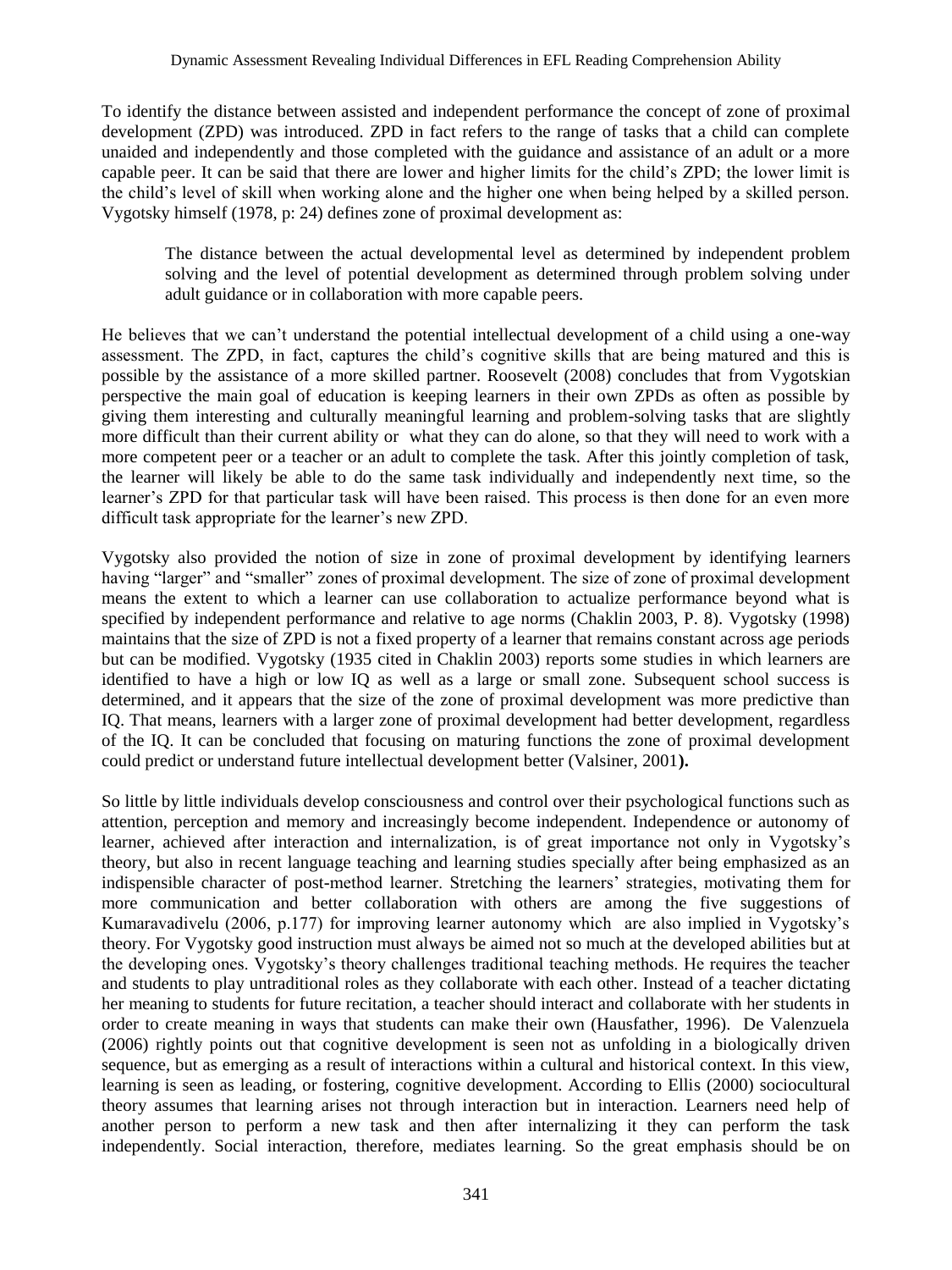learner development which happens when all educational activities aim at it altogether, and it automatically makes assessment and instruction of learners not only in line with each other but also merged into one entity which seeks only learner development. This development-oriented instruction and assessment is considered as the basis of dynamic assessment which can foster individual"s development in a unique way impossible trough other instruction or assessment types.

The purpose of this study is to reflect the effectiveness of dynamic assessment in fulfilling the main responsibility of education for learners which is finding new routes to one"s future development and guiding the individual to higher stages of ZPD based on needs and potentials and in a way unique for each person. Since based on context, needs, wants, expectations and abilities each learner has a different social and cultural experience which shapes the cognitive development, it is not fair to prepare them for improvement and autonomy in the same way. Dynamic assessment is the only assessment approach capable of differentiating learners' ZPD size and predicting their unique development procedure in the future.

## **2. Method**

In order to gather the needed data one of the researchers very briefly introduced the idea of dynamic assessment in her university and language institute classes and asked for volunteers in the study. To her surprise there were much more interested students than expected. On a set date 47 students took part in a TOEFL test and were categorized into three groups of high-, mid-, and low-proficiency groups according to their scores. 3 participants with the same reading scores were then selected from each group. All the 9 participants were Iranian male and female EFL (English as a Foreign Language) learners and their ages ranged between 21 and 32. They were asked to take part privately in a reading test and think-aloud process to reveal the process of taking the advantage of assistance, and presenting their attitude towards dynamicity in assessment. In think aloud method, the researcher provides a task and asks participants to say aloud "everything they think and everything that occurs to them while performing the task" (Garner, 1987 p. 34). Think-alouds require a reader to stop periodically, reflect on how a text is being processed and understood, and retell orally what strategies are employed. In other words, think-alouds involve the overt, verbal expression of the normally covert mental processes test-takers engage in when performing the task.

These procedures were conducted in five weeks. Each participant had a meeting with the researcher during which dynamic assessment was introduced to him/her. The participant was then asked to take a reading comprehension test. To guaranty the validity of the tests, they were selected from IBT TOEFL for high group, and from advanced and intermediate levels of reading test books published by National Organization of Educational Testing which conducts university entrance exams in Iran for the other two proficiency groups. Using an interactionist approach one of the researchers who acted as the mediator of dynamic assessment provided guidance and supported the individual whenever needed. The support was limited to development and didn"t include affective support or task-completion assistance. To be as clear as possible and provide the maximum guidance all the procedures of think-aloud and mediation were not limited to using English but their mother tongue Turkish and their official language Persian were use when needed specially in low-proficiency group. They had no time limitation in their procedures and were given the needed time. Each session lasted 30 to 60 minutes. The whole session was recorded for each participant using MP3 voice recorder. They were then transcribed for further analysis. All the tape recorded data from interactionist approach were then completely transcribed and even some of the observed actions of the participants were included. The data were transcribed according to He"s transcription conventions (1998 cited in Soria, 2001). Covering 270 reading test items during these sessions in depth understanding of the learners" ZPD, developed and developing abilities was gained and many secrets about the differences in reading ability of participants which would remain hidden in traditional non-dynamic testing procedures were revealed. These important findings which can shed light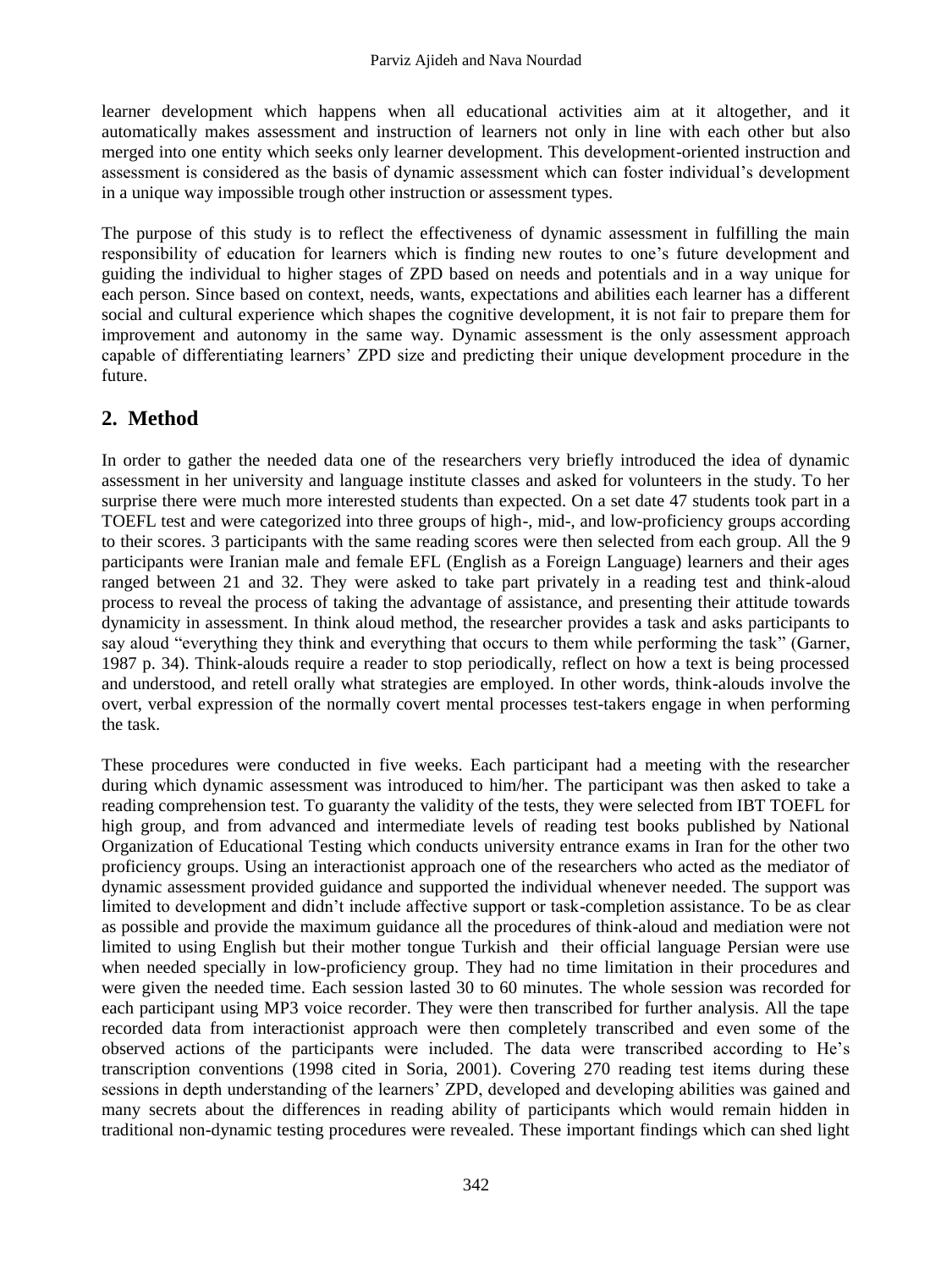on various aspects of decision making, teaching and assessing reading comprehension ability are presented in the following section.

### **3. Findings and Discussion**

Total number of items analyzed in this study was 270. Participants were asked to provide a reason for their choices in both correct and incorrect answers and mediation was provided for incorrect items. 154 items were answered correctly and the participants were able to provide complete and correct reasons for their choices which indicated their knowledge/ability on that point. The other 116 items included examples of unacceptable answers for different reasons including individuals not being able to answer the item, individuals not being able to answer the item correctly, and individuals answering the item correctly but not being able to provide the correct reason for their choice. Using NDA test-takers have only the number of correct and incorrect answers but can"t find out the exact source of inability in answering correctly which is of great importance because the aim of education is not only teaching and testing but providing opportunities for each individual to develop considering his/her needs. DA solves this problem. Analyzing the unaccepted answers 6 major sources or problems were identified.

As Table 1 presents there were three proficiency groups in this study and each group included three participants with similar reading comprehension scores before the mediation. But data from dynamic assessment revealed 6 problem sources in reading ability of these 9 participants. These problem sources included 1. not knowing the meaning of a word, 2. having problem with grammatical structure of the sentence, 3. not applying the appropriate strategy for the given reading comprehension item, 4. lacking enough or accurate background knowledge required in items, 5. not getting the idea of the given sentence correctly or completely, and 6. errors due to carelessness, hastiness, not being able to answer multiple choice questions and so on. In fact the reasons for failing in answering the items were different for participants in each proficiency group. The frequency of each problem is presented for each participant. In order to reduce the number of tables data on all proficiency groups are presented together in a single table but under different columns. Participants" surname initials are used to identify them. A comparison between participants of each proficiency group makes it clear that considering the ability and problem sources of all three participants of each group is not fair. These data can be very useful in remedial courses for improving individuals" abilities by identifying and solving the problems.

|                        | Proficiency level |    |              |           |    |                  |                |    |    |  |
|------------------------|-------------------|----|--------------|-----------|----|------------------|----------------|----|----|--|
|                        | High              |    |              | Mid       |    |                  | Low            |    |    |  |
| Source of the problem  | Participants      |    | Participants |           |    | Participants     |                |    |    |  |
|                        | N.                | J. | S.           | <b>P.</b> | E. | Sh.              | Н.             | R. | Y. |  |
| Vocabulary             |                   | 6  | 4            | 2         | 4  | 3                |                | 11 | 13 |  |
| Structure              | 0                 |    | 0            | 0         | 0  |                  |                |    |    |  |
| Strategy               | 4                 | 4  | 3            | っ         |    | ာ                | $\overline{4}$ |    |    |  |
| Background knowledge   |                   | 0  | 0            |           | 0  | $\left( \right)$ | 0              |    |    |  |
| Comprehension problems |                   | 3  | 4            |           |    |                  | 4              | 4  | ↑  |  |
| Additional problems    | 4                 |    | ↑            |           |    | ◠                | 0              |    |    |  |

**Table 1. Frequency of different problem sources for each participant**

The total number of problem cases was 118 which was more than the wrong answers, because there were 116 unaccepted answers but 9 of them were not wrong and in fact had no problems but the examinees were not sure of their answers which needed further investigation and therefore were not classified as correct answers, also 11 other cases had two problem sources. That is 116-9+11=118. As Table 1 clearly presents participants of each group differed from their group mates in reasons of failure. For example while participant Y. of low proficiency group had problems mainly with word meanings, he was quite good at applying appropriate strategies to answer the reading comprehension questions. Participant H. of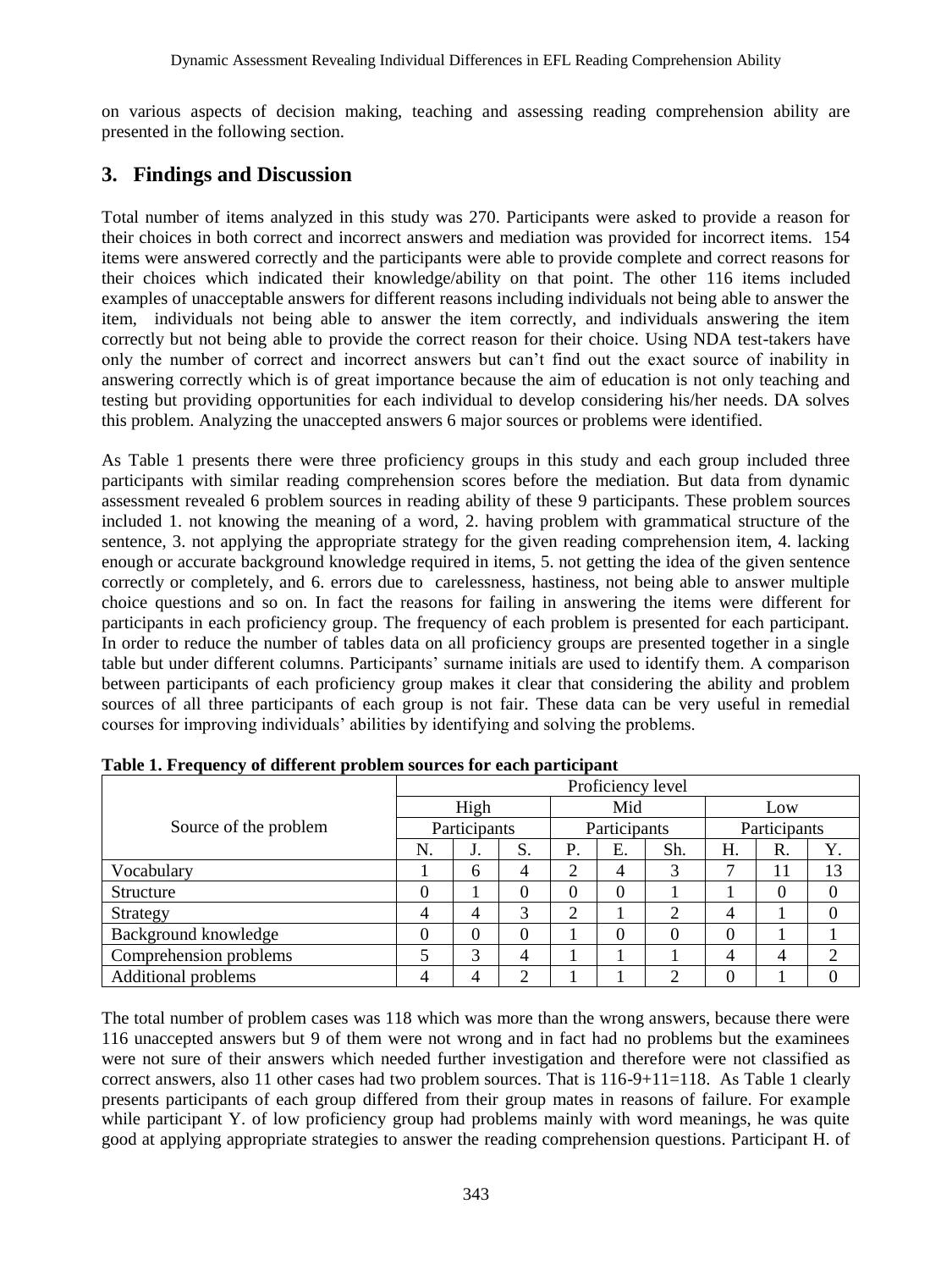the same group; however, had less vocabulary problems but required more mediation on reading comprehension strategies. The data reveals that equal non-dynamic reading comprehension scores does not mean that participants of each group are equally able in reading comprehension. So their abilities, strengths, and weak points are different and an individualized analysis is required to present an effective remedial program to improve the performance of each person. This is what Vygotsky expected from assessment. He believed that assessment should not merely present a label but explain the source of the problem and make it possible to find ways to overcome them. As he insisted the findings of the present study revealed such information and went beyond just recognizing that the learners were struggling in some items.

Vygotsky also suggested that assessment should consider how individuals approach specific kinds of problems and where in the process of solving problems difficulties arise. So the second type of information hidden in non-dynamic assessment but clearly manifested in process-oriented dynamic assessment is the exact stage of problem for each person. That is to say dynamic assessment not only identifies what is the problem source of each item for each participant, but also specifies the stage of the problem. Gal'perin's model of human performance (1967) including 3 stages was used in this study. He argued that individuals first orient to the task which involves devising a plan for task completion. They then execute their performance which means using available resources to perform the task. In the third stage they reflect on their performance and check it to make sure that they were successful in task completion. As the three stages follow each other in order human development occurs in these stages in order as well. In other words if an individual has a problem at orientation stage he moves to other stages of task completion as a result of development and has a successful performance at orientation level. Using dynamic assessment it is possible to identify the stage of the problem for each problematic performance and mediate the individual at that stage. It is usually expected that effective mediation within individual"s ZPD can lead to development in each stage and move the person to the next stage because the process of that specific stage has become internalized and is carried out intramentally thereafter. Analysis of the mediation and learner feedback indicated the exact stage of problem for each problematic item in each participant"s performance. Table 2 presents the frequency of problem in each performance stage for each individual.

|                      | Proficiency level |    |    |              |    |     |              |    |  |  |
|----------------------|-------------------|----|----|--------------|----|-----|--------------|----|--|--|
|                      | High              |    |    | Mid          |    |     | Low          |    |  |  |
| Stage of the problem | Participants      |    |    | Participants |    |     | Participants |    |  |  |
|                      | N.                | J. | D. | P            | E. | Sh. | Н.           | R. |  |  |
| Orientation          |                   |    |    | 2            | ∸  |     |              | n  |  |  |
| Execution            |                   | Q  |    |              |    |     | 10           | 16 |  |  |
| Control              |                   |    |    |              |    |     |              |    |  |  |

**Table 2. Frequency of different problem stages for each participant**

Again the total number of problem stages identified in this study were more than the number of unaccepted responses because 9 items had problems at two separate stages so the total number of stages studies were  $125$  because  $116+9=125$ . As Table 2 shows participants have varying number of problems at different stages of task completion. For example while participant N. of high proficiency group requires almost equal amount of support and guidance for orientation and execution stages, she has no problem at control stage. Participant S. of the same group however requires equal amount of help at orientation and control stages.

In order to contrast problem stages of different individuals three extracts by three participants are presented for one test item. A part of one of the given texts in higher proficiency group and its related question are presented here: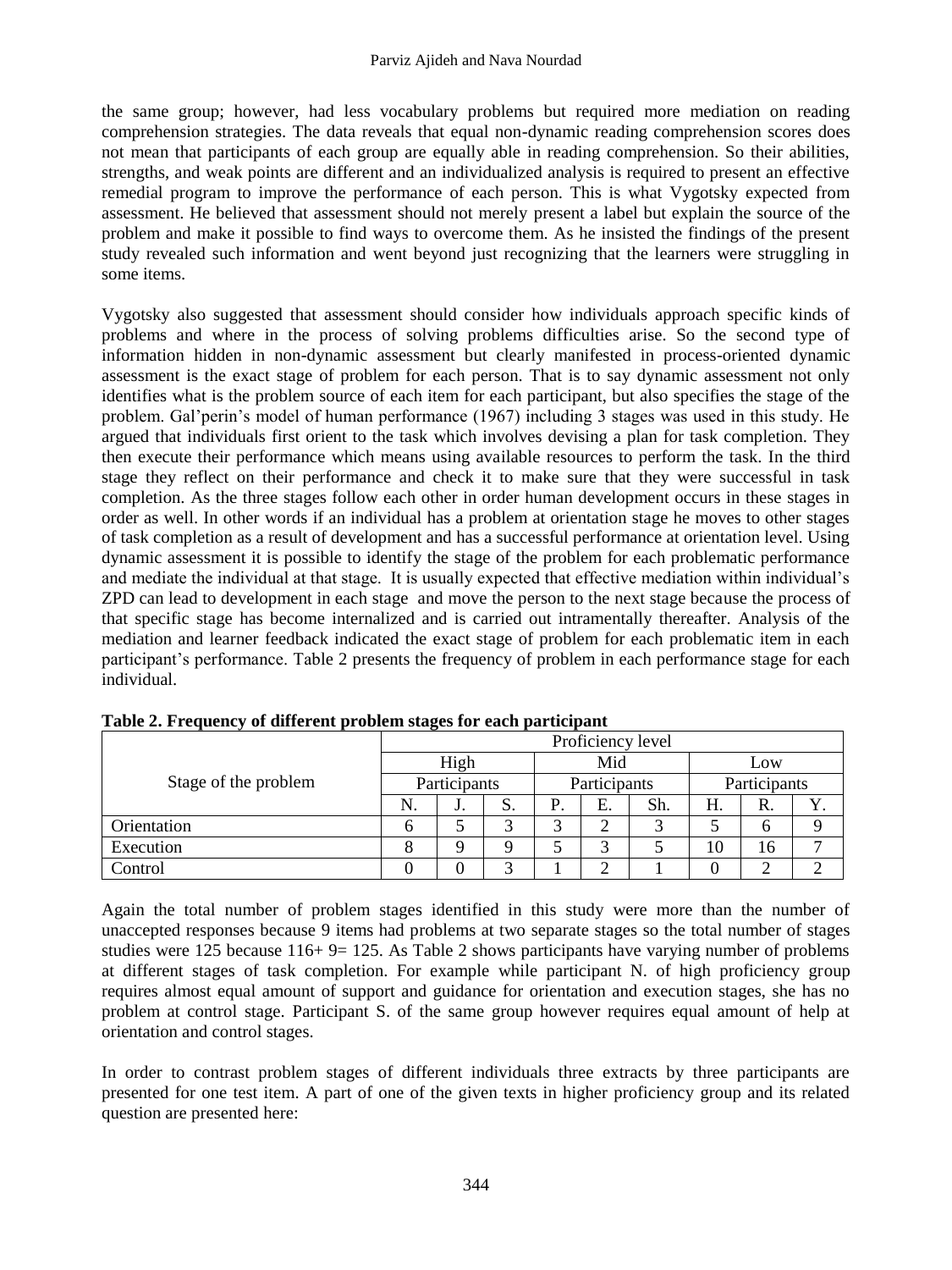*Theorists adopting the psychodynamic approach hold that inner conflicts are crucial for understanding human behavior, including aggression. Sigmund Freud, for example, believe that aggressive impulses are inevitable reactions to the frustration of daily life. Children normally desire to vent aggressive impulses on other people, including their parents, because even the most attentive parents cannot gratify all of their demands immediately. Yet children, also fearing their parents' punishment and the loss of parental love, come to repress most aggressive impulses. The Freudian perspective, in a sense, sees us as "steam engines". By holding in rather than venting "steam", we set the stage for future explosions. Pent-up aggressive impulses demand outlets. they may be expressed toward parents in indirect ways such as destroying furniture, or they may be expressed toward strangers later in life.*

*Question 6. According to paragraph 5, Freud believed that children experience conflict between a desire to vent aggression on their parents and …. .*

- *a. a frustration that their parents do not give them everything they want*
- *b. a fear that their parents will punish them and stop loving them*
- *c. a desire to take care of their parents*
- *d. a desire to vent aggression on other family members*

This question is a "detail" type question and it is possible to find the information needed to answer the test item inside the text. Participant J. had problem at orientation stage because as the following extract shows she couldn"t fully and correctly provide a plan for performing the task. The mediator (M) tried to indirectly take her attention to the key words of the question but this mediation was not useful enough so the mediator had to use a more direct mediation by explicit explanation of the keywords and guiding her to look for keywords in detail type questions. As soon as a plan for solving the problem was presented the participant was able to answer the question.

#### *EXTRACT 1*

- J.: A part of choice "a" is almost impossible.
- J.: Choice "b" was not in the text.
- J.: The third choice is not the answer.
- J.: Choice …

J.: It is choice "a" because the text says "*Children normally desire to vent aggressive impulses on other people, including their parents, because even the most attentive parents cannot gratify all of their demands immediately".*

M: Is this sentence related to "conflict"?

J.; ….

- M: Please read the paragraph.
- J.: You mean choice "b" can be the answer?
- M: I didn"t mean a specific choice. I just want you to find the correct answer in the text.
- J.: Choices "c" and "d" are not correct at all.
- J.: So only choice "a" and "b" are left.
- J.: Well I don"t know …

M: Since the question mentions "conflict" you should look for a word showing a kind of conflict in children or a contradiction.

J.: What for example?!

- M: You know a special words, expression or grammatical structure conveying contradiction or conflict.
- J.: Oh, yes. Here we have "still" and "yet" in the paragraph.

J.: So the answer is choice "b".

Participant N. had problem with the same test item but at the execution stage. Also the mediation she required to reach the answer was in the form of an indirect question and less explicit. She knew that answering this item required finding the information in the text and she identified the correct paragraph but she had problem finding the related sentence. After the mediation"s question about "frustration" she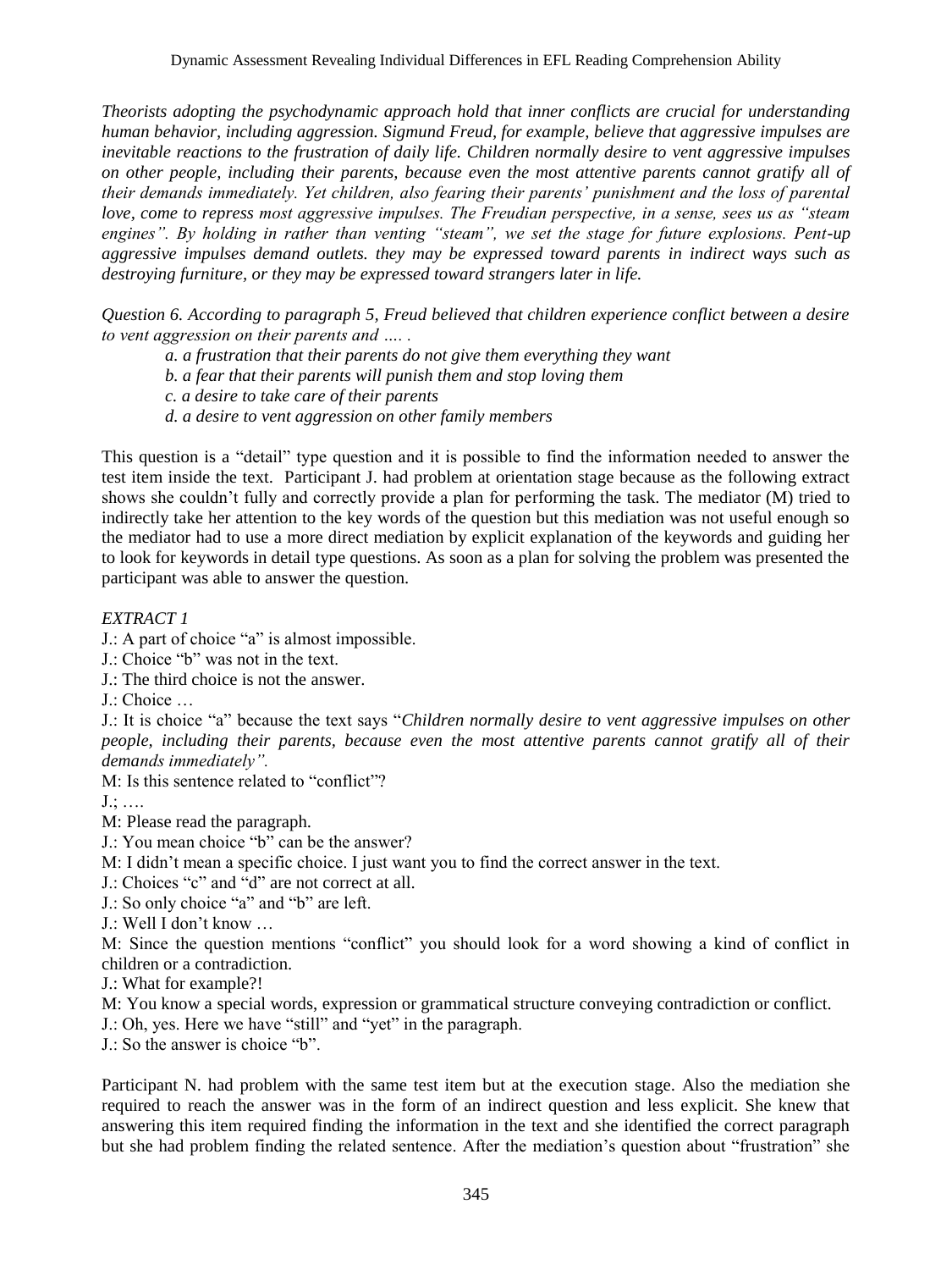immediately found the correct lines and reached the correct answer because she identified the wrong keywords of choice a.

### *EXTRACT 2*

*N.: "a"*

*N.: Because in line 5 of this paragraph it says "because even the most attentive parents cannot gratify all of their demands immediately".*

M: And does it lead to a kind of frustration?

N.: No. The second choice is correct.

N.: Because of line 6.

N.: "*Yet children, also fearing their parents' punishment and the loss of parental love, come to repress most aggressive impulses."*

Participant S. had problem at the control stage of the same item. She had answered the question correctly but her ability in identifying the intended information in the text was not fully developed to do it independently without any doubt in her answer. So although she answered the question correctly and provided a correct reason for her choice she needed the mediator to confirm her response.

#### *EXTRACT 2*

S.: "*Yet children, also fearing their parents' punishment and the loss of parental love, come to repress most aggressive impulses."*

S.: Is it the second one?

M: Yes. It is correct.

As comparison of these extracts show that an individualized view toward learner ability makes it possible to consider how each participant approaches specific kinds of tasks and where in the process of the task completion the person faces problems and difficulties. Non dynamic assessment cannot show the exact source and stage of difficulty for each person and therefore has less educational value in comparison to dynamic assessment.

Haywood & Lidz (2007) argue that teaching within the test provides a useful way of assessing potential as opposed to performance. And this is not possible unless applying DA. Dynamic assessment with its monistic view toward teaching and testing aims at assessing the individuals for providing the opportunity for development within ZPD because for Vygotsky abilities are not innate but emergent . In NDA; however, any modification in examinee performance is considered as a source of test score error and is avoided therefore the examinees have no chance for development. The most important part of findings in this study is related to development part. Table 3 presents these findings.

|                | Proficiency level |        |    |              |    |     |              |    |  |
|----------------|-------------------|--------|----|--------------|----|-----|--------------|----|--|
| Development    | High              |        |    | Mid          |    |     | Low          |    |  |
|                | Participants      |        |    | Participants |    |     | Participants |    |  |
|                | N.                | J.     | S. | D<br>. .     | Е. | Sh. | Н.           | R. |  |
| Yes            | h                 | 8      | 8  |              | 2  |     | h            |    |  |
| N <sub>0</sub> |                   | ⌒<br>∠ | 0  |              |    |     |              |    |  |
| Not the case   |                   | 4      |    |              | 2  |     |              |    |  |

#### **Table 3. Frequency of development for each participant**

Not all the mediations of the study resulted in development. In fact there were problematic items in which development were not the case at all. These items included the ones with vocabulary problems, or items answered wrongly due to carelessness because the mediator played a role of dictionary or a reminder in these cases and any type of learning was not the case. But in other cases learners could take the advantage of mediation and develop their reading comprehension ability somehow, or be unable to use the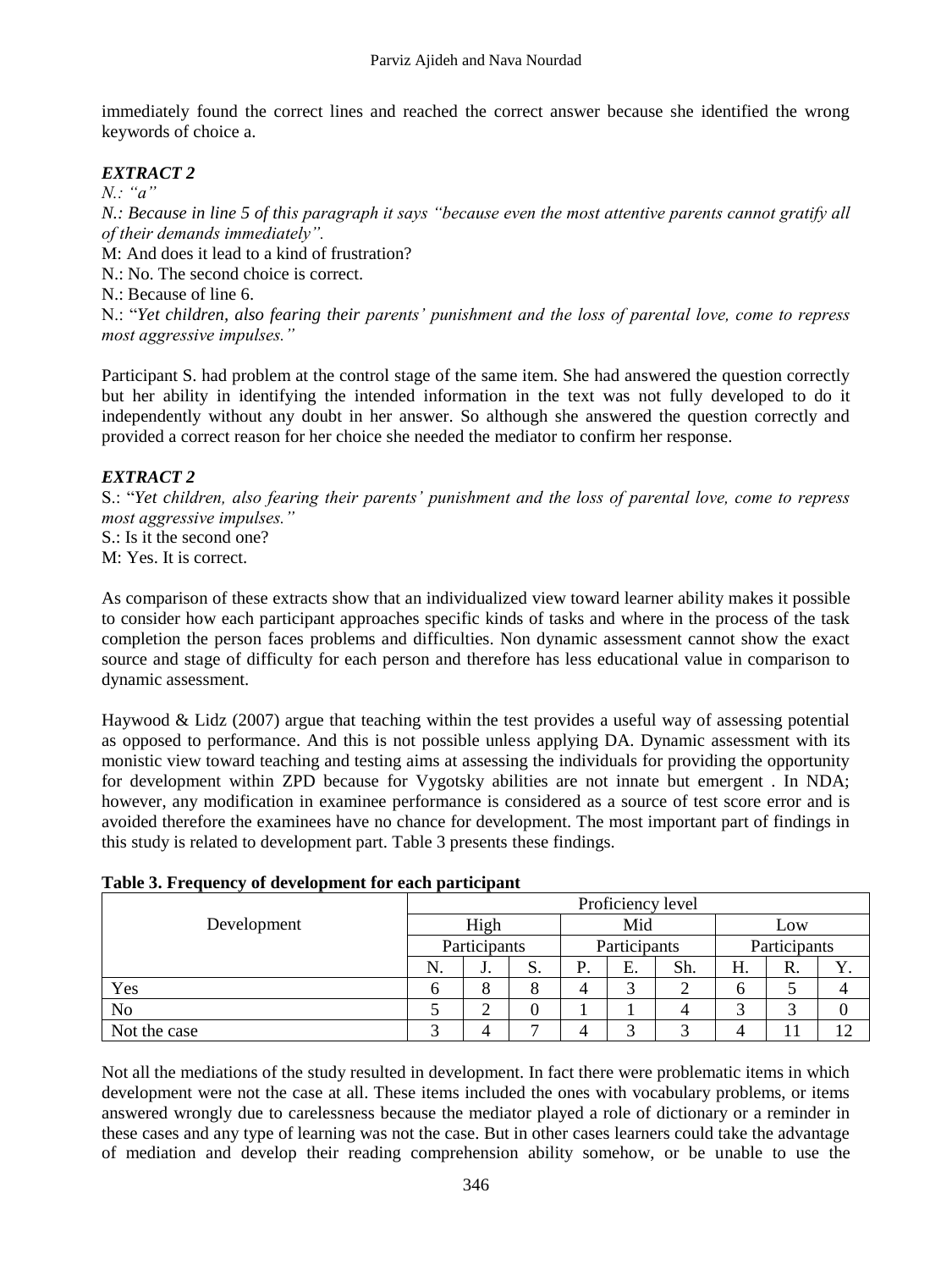mediation because the point to be internalized is not within their ZPD. As Table 3 shows individuals in each proficiency group had different numbers of development and non-development cases. For example while participant P. of the mid-proficiency group developed in 4 cases and was unable to develop only in one case, participant Sh. of the same group had only 2 cases of development and 4 cases of non development. This highlights the fact that these two participants with seemingly same reading scores at the beginning of the study had in fact differing ZPD sizes which was impossible to recognize by nondynamic assessment. That is the extent to which each participant used collaboration for independent performance beyond independent performance was different. So while one of them had the hidden potential to improve his abilities the other one was not able to keep paste of his group mate because of his smaller ZPD size. Examinees were viewed as active participants in the mediation process and revealed what was in the movement by their ability to respond to interventions and make positive changes in their ability. According to modern cognitive theories as a result of interaction with capable individuals abilities of learners are changeable and sensitive to instruction. So dynamic assessment in this study provided information on participants" learning potential based on their needs and potential responses to mediation which is not available by the traditional psychometric assessments.

Estimating the extent of learner development by mediation is not the ultimate aim of DA. It is quit expected that examinees improve their performance in a given task as a result of guide, support and mediation. But what is of even more importance is evaluating the ability of individual to maintain the positive changes made that is their ability to apply the learnt point in other similar task to prove that they have moved from intermental stage to intramental stage and have internalized the point. This ability is known as transcendence which is the ability of individual to perform a similar task independently with no need for mediation. The data on transcendence is provided by Table 4.

|                | Proficiency level |          |    |              |    |     |              |    |    |  |
|----------------|-------------------|----------|----|--------------|----|-----|--------------|----|----|--|
|                | High              |          |    | Mid          |    |     | Low          |    |    |  |
| Transcendence  | Participants      |          |    | Participants |    |     | Participants |    |    |  |
|                | N.                | J.       | S. | Ρ.           | Е. | Sh. | Н.           | R. | Y. |  |
| Yes            | 4                 | ⇁        | h  | 2            | ◠  |     | 3            |    |    |  |
| N <sub>o</sub> |                   | $\Omega$ |    |              | 0  |     |              | ◠  | 0  |  |
| Not the case   |                   |          |    | 0            |    |     | 3            |    | 3  |  |

**Table 4. Frequency of transcendence for each participant**

Transcendence was not the case in all the problematic items because it could only make sense for the items with positive development. Therefore the items with no development or the ones for which development was not possible or meaningful were not considered in the analysis. As Table 4 presents participants of each group were not the same in their ability to transfer the learnt point in new tasks. This point is totally ignored in non-dynamic assessment because any kind of learning or development during assessment procedure is not possible for participants and is considered as a source of error score. The ultimate goal of dynamic assessment, however, is reaching as many transcendence cases as possible within the individual's ZPD and make them autonomous. Learner autonomy is a new concept introduced in post-method view toward education and its aim is making learners active, independent problem-solvers and knowledge constructors but as shown in lines of old literature Vygotsky had considered its importance in development years ago the evolution of post-method concept. In his sociocultural theory he recommended collaboration and interaction with learners to create meaning in their unique ways inside the ZPD.

The findings of the present study intended to reveal the fact that participants can have different problem sources and stages, also different development and transcendence abilities due to their individual strengths and weak points even if the scores of non-dynamic assessment categorizes them as equally able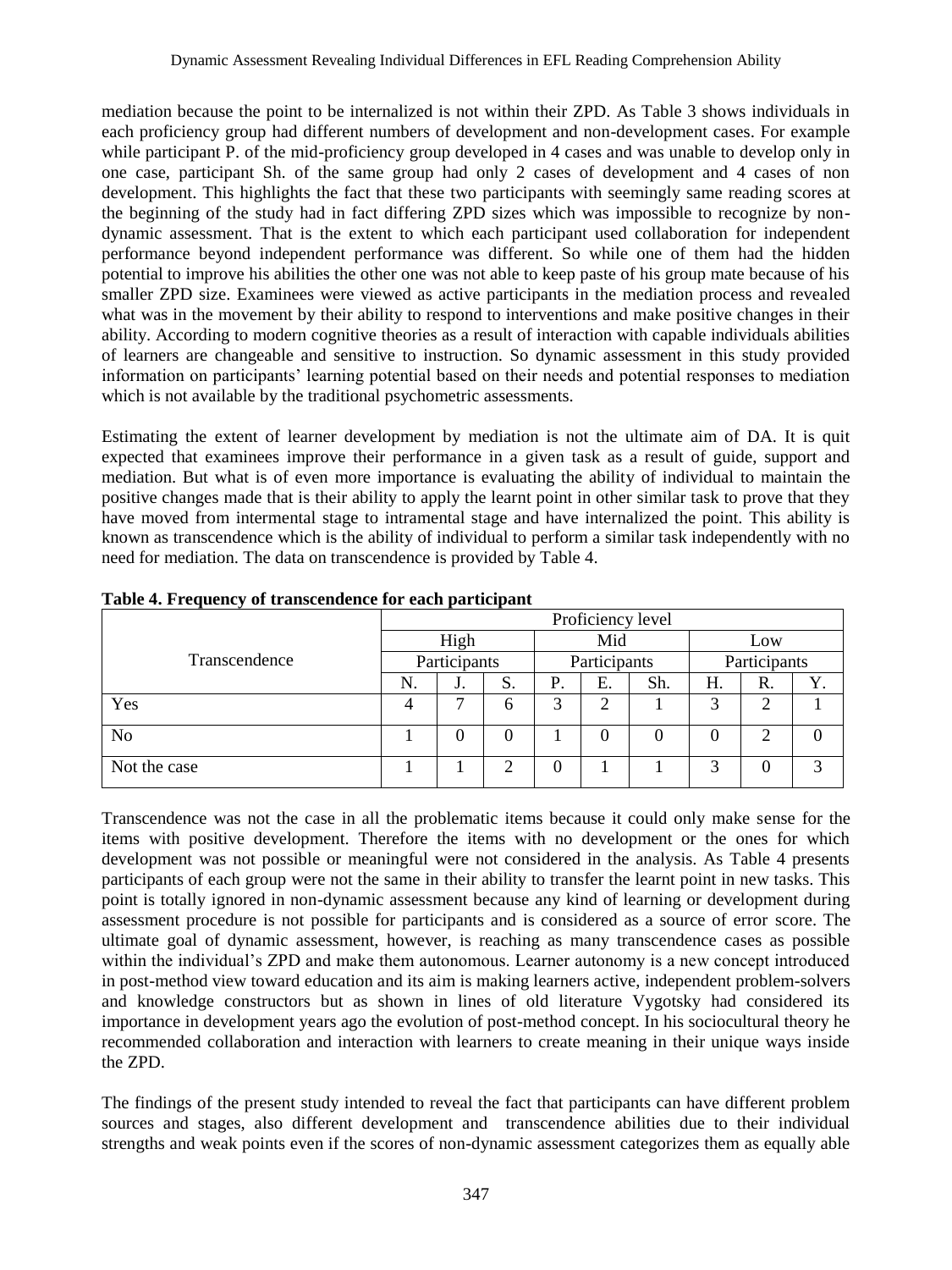in reading comprehension skill because the result of non-dynamic assessment presents a single score for each individual and the only possible analysis can be finding out which question items each participant failed to answer which is not so accurate and useful. Dynamic assessment, on the other hand, can represent the exact ability of each person by avoiding under- and over-estimation and can also reveal the weak points for remedial actions. The reason is that dynamic assessment being development-oriented toward instruction and assessment seeks opportunities to improve abilities. So by identifying the needs of each individual it provides the appropriate situation for guiding him/her toward improvement in performance. Assessment as an important factor in educational setting is an indispensable component of decision making and must honor the wholeness of development picture and focus first and foremost on the individual learner. Therefore, if the main purpose of education is learner development dynamic assessment should be practiced in decision making and practice stages to provide the best power of observation and analysis to make a comprehensive picture of unique learner needs because other assessment procedures ignore differences among individuals and consequently cannot provide the required opportunity for learners' development based on their needs and capabilities.

### **4. Conclusion**

The qualitative analysis of the results highlighted the advantages of applying dynamic assessment over non-dynamic assessment in deeper and richer description of actual and potential abilities by identifying sources of problem in performance of each individual and the exact stage of the problem because individuals who are unable to answer an item correctly may not necessarily have the same or even similar problems. It also presented the role of dynamic assessment in identifying the ability of each individual to develop their abilities as a result of mediation and also their ability for independent performance in future. So dynamic assessment proved to have a more detailed view over assessing abilities and was efficient in identifying the exact scope of ability for each person, it also provided opportunities for learner development due to its monistic view toward instruction and assessment and besides presented a thorough pathway of development not only from past to present but even into future inside the ZPD of each participant. It was also concluded that relying on proficiency level of test-takers and their same or similar non-dynamic assessment scores assessors shouldn"t predict a similar performance or ability in task completion. None of these data could be gained relying solely on scores from traditional non-dynamic assessment procedures because it generally masks the differences among individuals. These finding can have useful implication in all educational contexts including foreign language teaching and learning especially for assessors, teachers, syllabus designers, and teacher educators because the end goal and main propose of all these practitioners is making accurate decisions and taking effective steps for learner development by devising individualized instructional plans attuned to learners' needs.

# **References**

- Birjandi, P., Daftarifard, P. & Lange, R. (2011). The effects of dynamic assessment on Research item and person hierarchies in second language testing. *International Journal of Language Studies, 5*, 125- 140.
- Bolig, E. E. & Day, J. D. (1993). Dynamic assessment and giftedness: The promise of assessing training responsiveness. *Roeper Review*, 16 (*2*), 110-113.
- Chaiklin, S. (2003). The Zone of Proximal Development in Vygotsky's Analysis of Learning and Instruction. In Kozulin, A., Gindis, B., Ageyev, V. & Miller, S. (Eds.). *Vygotsky's Educational Theory and Practice in Cultural Context.* Cambridge: Cambridge University Press.
- Davin, K.J. (2011). Group dynamic assessment in early foreign language learning program: Tracking movement through the zone of proximal development. (Doctoral dissertation). University of Pittsburg.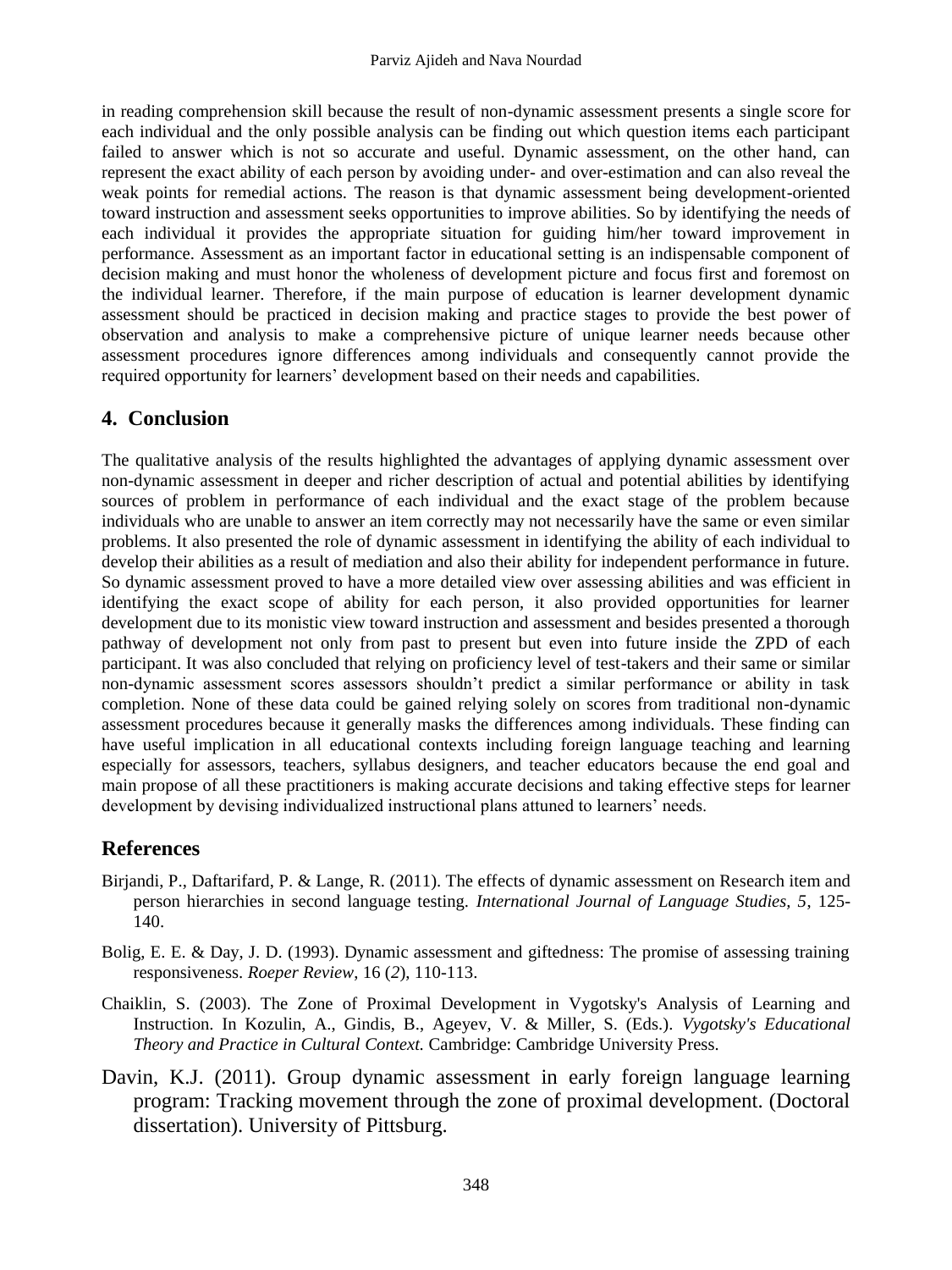- De Valenzuela, J. (2006). Sociocultural views of learning. The SAGE Handbook of Special Education. SAGE Publications.
- Elliott, J. (2003). Dynamic assessment in educational settings: Realizing potential. *Educational Review*, 55, 15-32.
- Ellis, R. (2000). Task-based research and language pedagogy. *Language Teaching Research*, 4(3), 193- 220
- Gal"prin, P.Ya. (1967). On the notion of internalization. *Soviet Psychology*, *5*, 28-33.
- Garner, R. (1987). *Metacognition and reading comprehension*. Norwood, New Jersey: Ablex Publishing Corporation.
- Hausfather, S. J. (1996). Vygotsky and Schooling: Creating a social contest for learning. Action in Teacher Education.
- Haywood, H.C. & Lidz, C.S. (2007). *Dynamic assessment in practice: Clinical and educational applications*. Cambridge: Cambridge University Press.
- Jonsson, A., Mattheos, N., Svingby, G., & Attström, R. (2007). Dynamic assessment and the interactive examination. *Educational Technology and Society, 10* (4), 17-27.
- Kumaravadivelu, B. (2006). *Understanding language teaching: From method to postmethod.* New Jersey: Lawrence Erlbaum.
- Lantolf, J. P. and Thorne, S. L. (2006). *Sociocultural Theory and the Genesis of Second Language Development*. Oxford: Oxford University Press.
- Lidz, C. S. (Ed.). (1987). *Dynamic assessment: An interactional approach to evaluating learning potential*. NY: Guilford Press.
- Lidz, C.S. & Gindis, B. (2003). Dynamic assessment of the evolving cognitive functions in children. In *Vygotsky's Educational Theory in Cultural Context*. A. Kozulin, B. Gindis, V.S.Ageyev, & S.M. Miller (Eds.). Cambridge: Cambridge University Press.
- Lunt, I. (1993). The practice of assessment. In H. Daniels (Ed.), *Charting the agenda: Educational activity after Vygotsky,* (PP. 145-170). London and NY: Routledge.
- Mitchell, R. & Myles, F. (1998). *Second language learning theories*. London: Arnold.
- Murphy, R. (2011). *Dynamic assessment, nteligence and measurement*. John Wiley & Sons.
- Poehner, M.E. (2008). *Dynamic Assessment: A Vygotskian approach to understanding and promoting second language development*. Berlin: Springer Publishing.
- Roosevelt, F.D. (2008). *Zone of Proximal Development. Encyclopedia of Educational Psychology.* SAGE publication*.*
- Soria, J. (2001). A study of Ilakono learners" lexical inferencing procedures through think-aloud. *Second Language Studies, 19*(2), 77-110.
- Sternberg, R.J. & Grigorenko, E.L. (2002). *Dynamic testing, the nature and measurement of learning potential.* Cambridge: Cambridge University Press.
- Tzuriel, D. (2001). Educational aspects of dynamic assessment. In *dynamic assessment of young children*, 113-139. NY: Kluwer Academic/Plenum Press.
- Ukrainetz, T.W., Harpell, S., Walsh, C., & Colye, C. (2000). A preliminary investigation of dynamic assessment with native American kindergartners. *Language, Speech and Hearing Services in Schools*   $31(2)$ ,  $142 - 54$ .